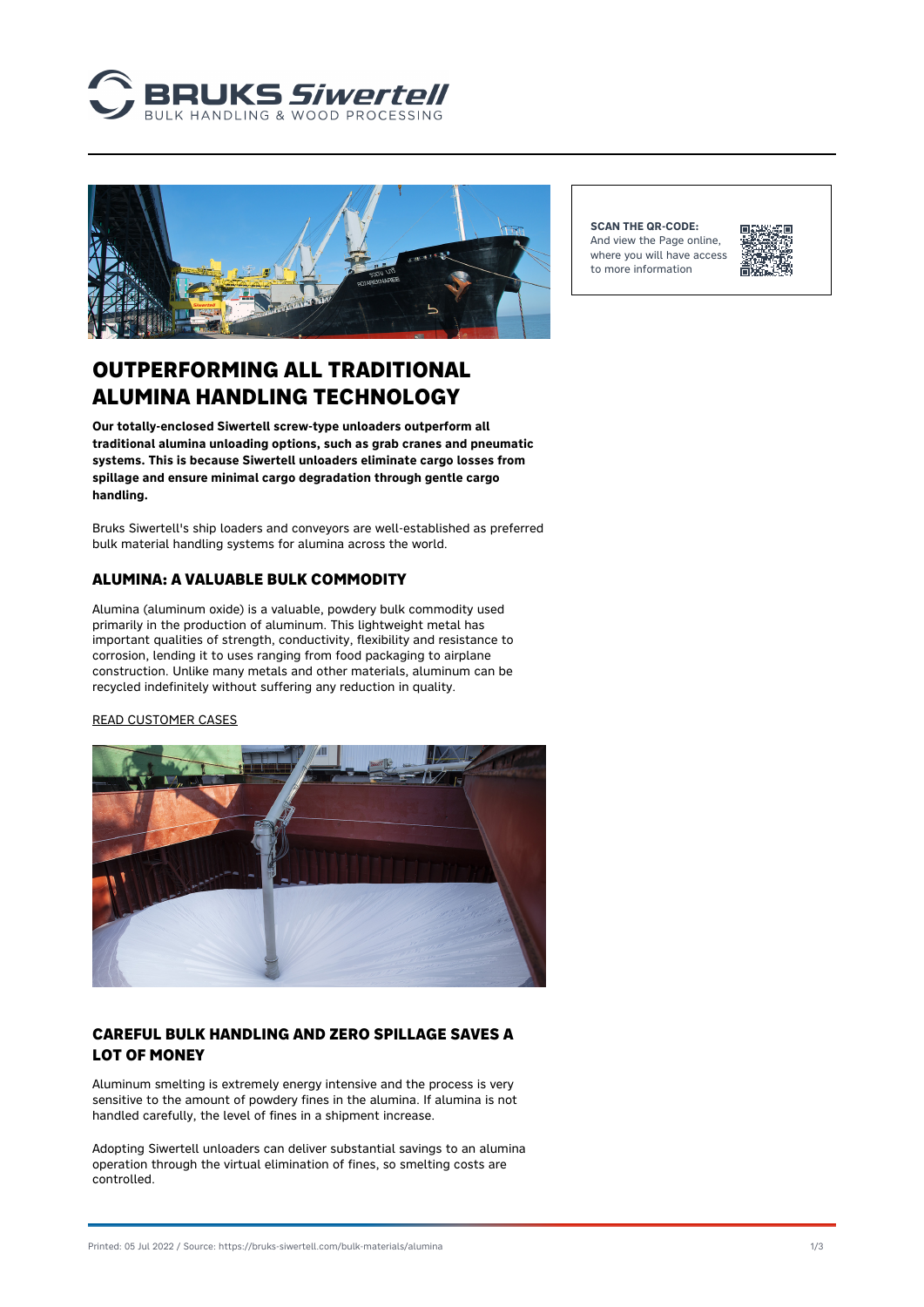

Our totally enclosed unloading technology also ensures that customers receive all their shipped cargo; nothing is wasted through spillage.

[HOW TO REDUCE COSTSIN ALUMINA HANDLING](https://www.bruks-siwertell.com/blog/make-move-siwertell-unloading-systems-it-could-save-global-alimina-industry-us1-billion-year/)

## **EXCELLENT CUSTOMER EXPERIENCE**

Bruks Siwertell customer Aluminij Mostar, based in Bosnia and Herzegovina, found that alumina discharged with a pneumatic unloader has a fines content with a particle size of less than 45µm of up to five percent.

The company had ten years' experience of using a 5 000 S, road-mobile Siwertell unloader, equipped with a double-loading bellows system and radio remote control, for discharging alumina at the Port of Ploče in Croatia. During that time the alumina had an average fines value of between 0.2 and 0.3 percent. The reduced amount of fines had a hugely beneficial impact on the plant's energy consumption.

A major factor in Aluminij Mostar's initial decision to purchase a Siwertell system was its desire for a clean, environment-friendly operation. In addition to the clean operation and the small percentage of fines, the company found that it had made a very sound decision in terms of performance, efficiency and reliability. Commenting on its unloader in 2001, it said that the machine was operating to its complete satisfaction, handling over 100,000 tonnes of alumina per annum, and exceeding its specified unloading rate by 30 percent. The company described it as: "environmentally superior and very efficient".

Operations at Ploče ceased in 2006. By that time the unloader had logged 10,550 hours, discharging over 1,250,000 tonnes of alumina, at an overall through-ship rate of nearly 120t/ h.

#### **ENVIRONMENTALLY UNBEATABLE**

Siwertell unloaders have unbeatable environmental performance with zero spillage and virtually no dust creation. The clean, quiet nature of Siwertell unloaders is vital for alumina and other dry-bulk importers with facilities close to centres of population and commerce who are finding it difficult to meet increasingly stringent environmental regulations.

#### **UNLOADERS TO SUIT ANY SIZE OF OPERATION**

Bruks Siwertell offers unloaders with rated capacities up to 3,000t/h. For smaller-scale operations we have a range of road-mobile and port-mobile unloaders. Both units offer a flexible solution for operators discharging alumina at multiple locations.

#### **CLEAN ALUMINA LOADING IN BRAZILIAN PORT**

All our ship loaders provide a dust-free alumina handling operation with no spillage. Environmental benefits were key factors in Hydro's decision to award this Brazilian contract to Bruks Siwertell.

The Siwertell HST-1800 aeroslide unit is used to load Kamsarmax vessels of up to 80,000 dwt at a rated capacity of 2,500t/h at the company's Alunorte production plant in northeast Brazil.

[REAd FULL customer CASE](https://www.bruks-siwertell.com/cases/ship-loader-brazil/)